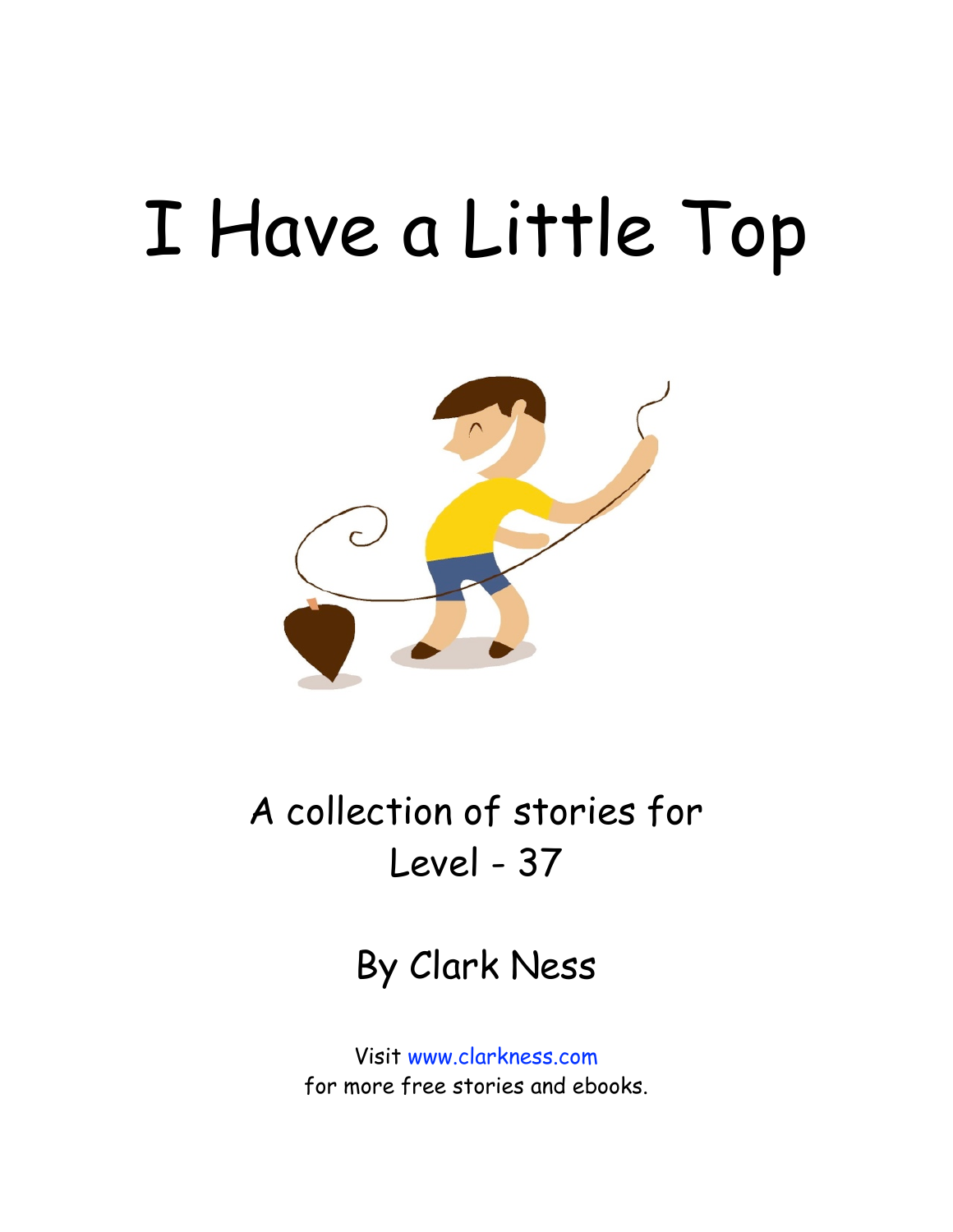

I Have a Little Top

I am Tucker, and I have a little top.

I like to play and play with my top.

When I play with my top, I  $\bigcirc$  string around it. I then set it down on the floor.

I pull hard on the string. The top starts to go around and around very fast.

After a while, the top runs out of power and falls down.

### It is cool to play with my little top.

Story level 1<sup>st</sup> 37. More free stories and books available at <u>www.clarkness.com</u> and <u>www.readinghawk.com</u>.<br>Text Copyright © 2013 by Clark Ness. Images from Microsoft Office Images. Permission is granted for printing, p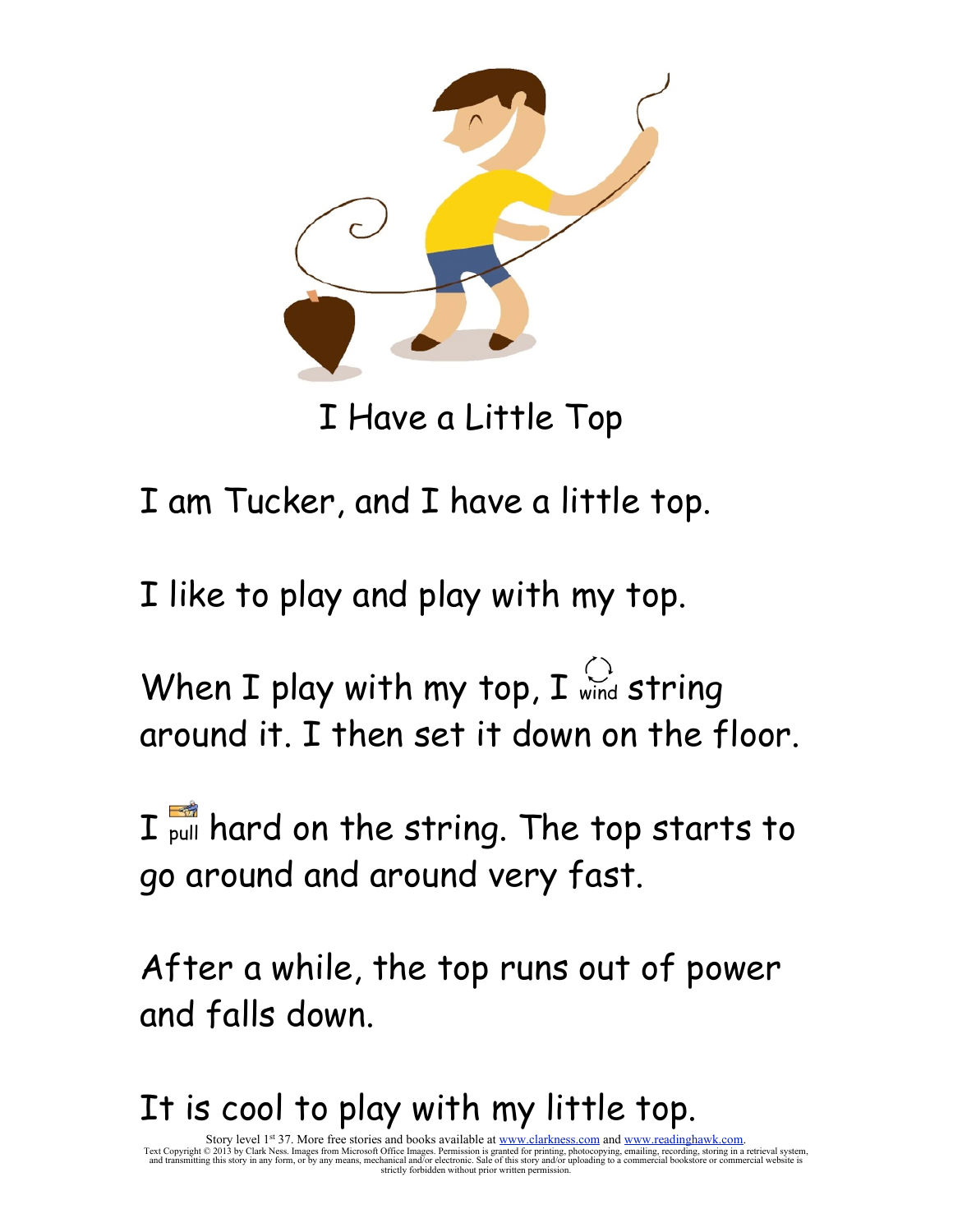

I have a small farm.

I have twenty chickens on my small farm.

My chickens live in a chicken house that I built for them.

I give my chickens food and water every day.

My chickens lay eggs that I like to eat.

It is great to have a small farm with chickens.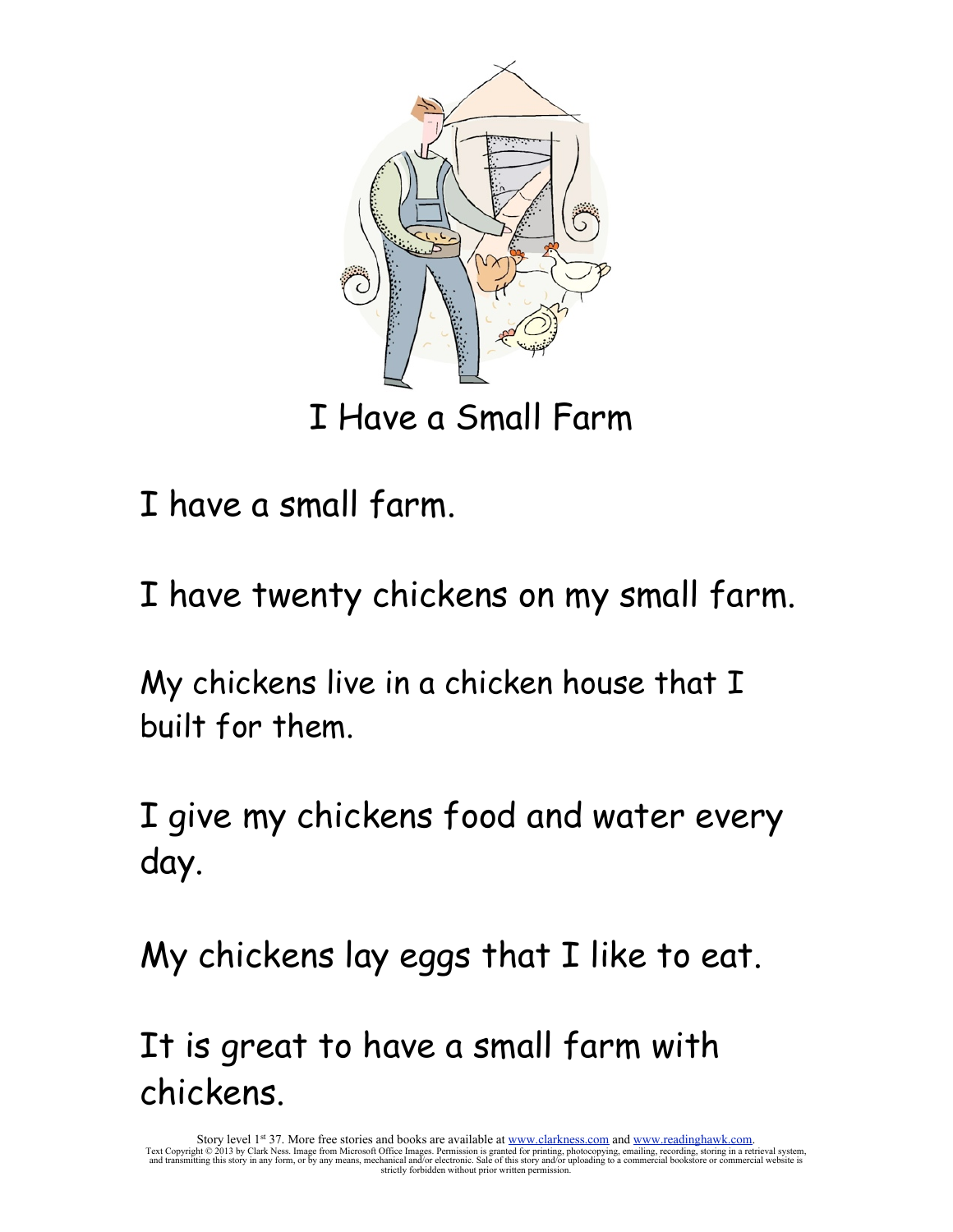

I Have Two Cows

I have two cows on my small farm.

I like having cows on my farm.

My cows stay in my barn at night.

Each day they go out to eat grass.

I milk my cows in my barn every day.

People like to drink the milk from my cows.

It is great to have a small farm with two cows.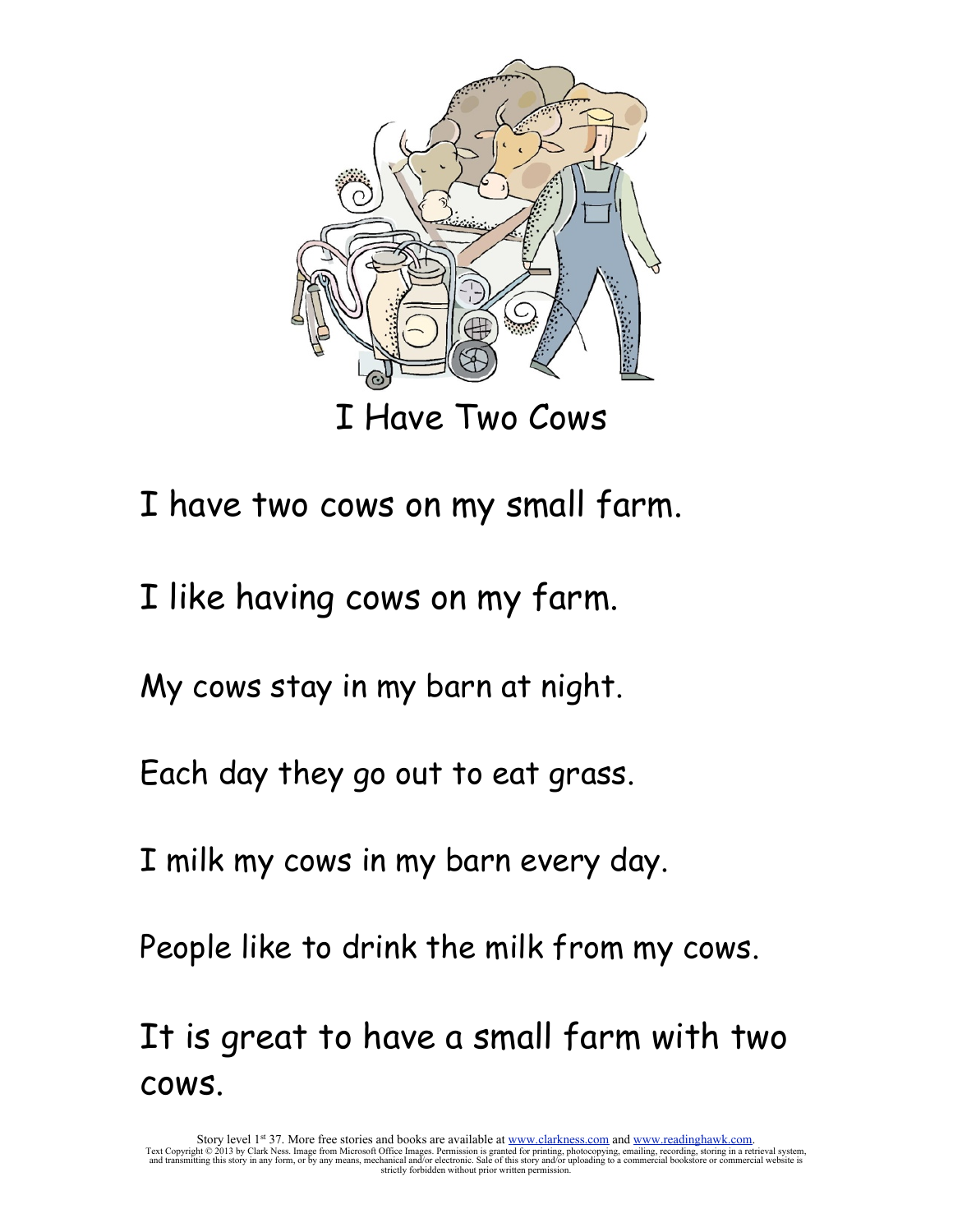

## I Went to a Farm

I went to a farm.

There was a happy chicken on this farm.

She was reading a good book to her 5 happy chicks.

I had never seen a chicken read a

book before.

She must have been a smart chicken.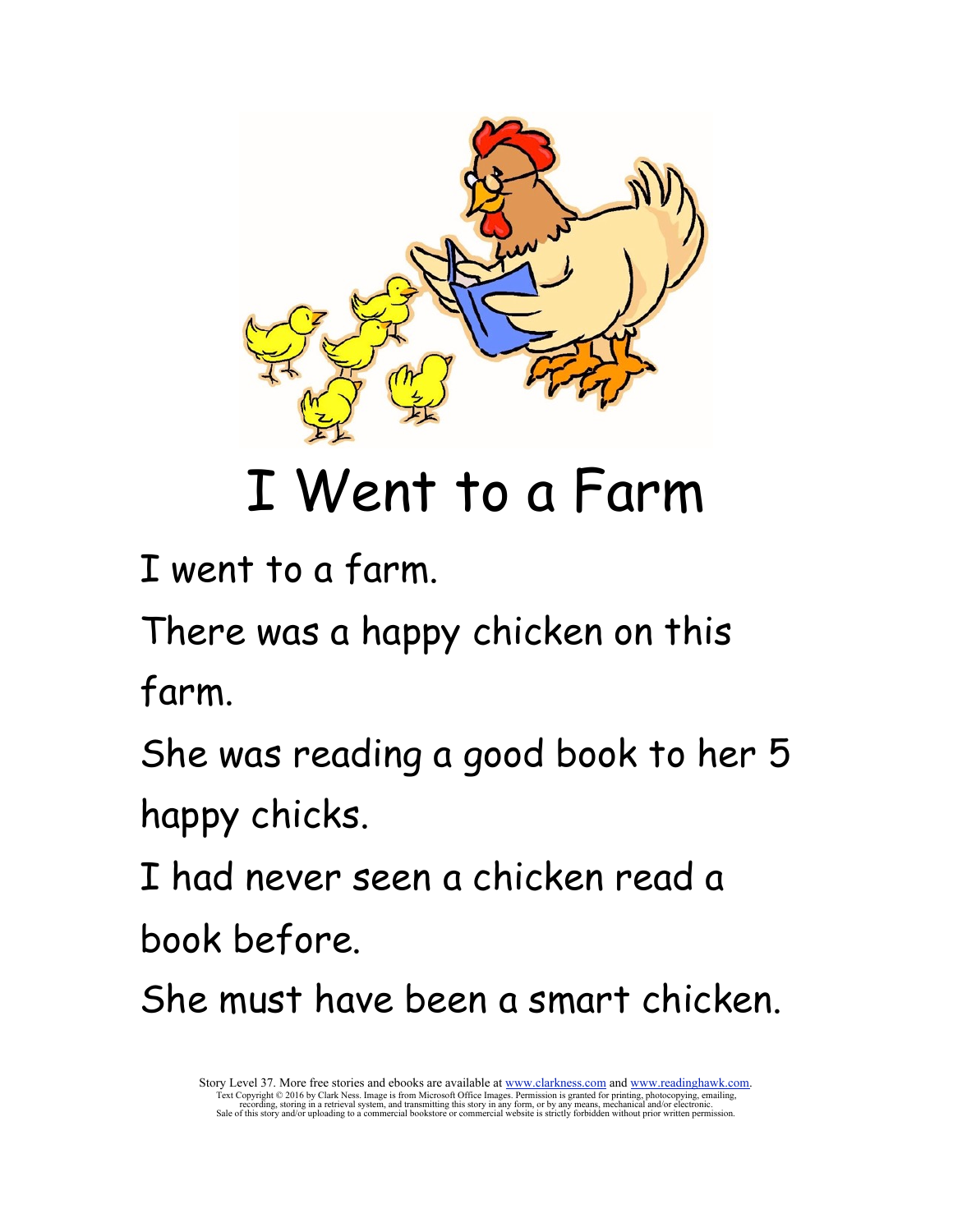

My Little Train

"I like to play with my little train," said Zeb one night just as he went to sleep.

"Toot, toot," went the train.

Zeb looked around his room. He wasn't in his room but was inside his little train.

"This is neat," he said. He was so happy that he set his head back down.

The next morning Zeb got up. He was back in his room. It had been a dream.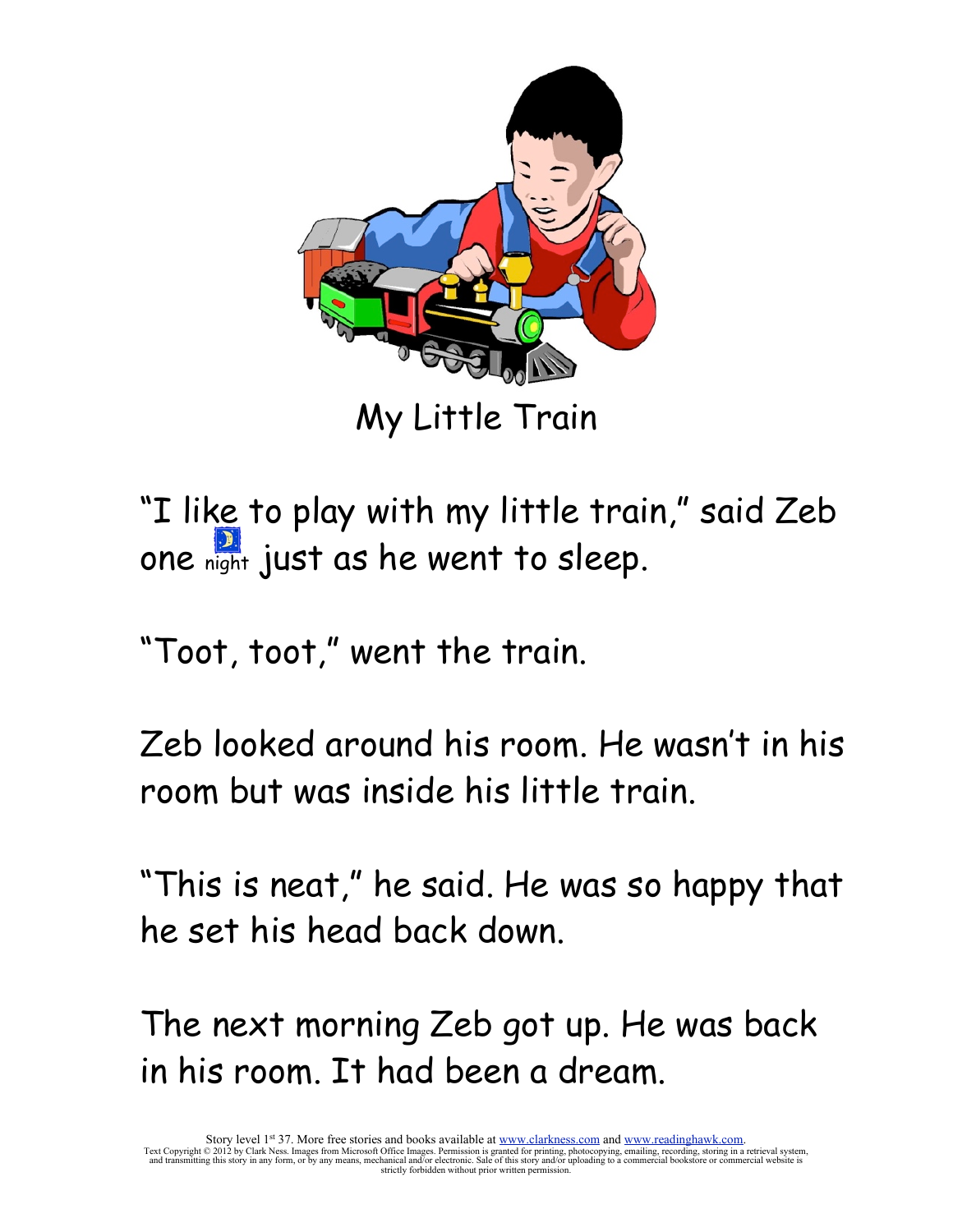

### One Day a Pig Came to My House

One day a pig came to my house.

"What would you like to do?" I asked.

"I want to read a good book," said the pig.

So I went to my room and got a good book. I handed the book to the pig.

"I think you will like this book," I said.

"Thanks," said the pig as he sat down and started to read.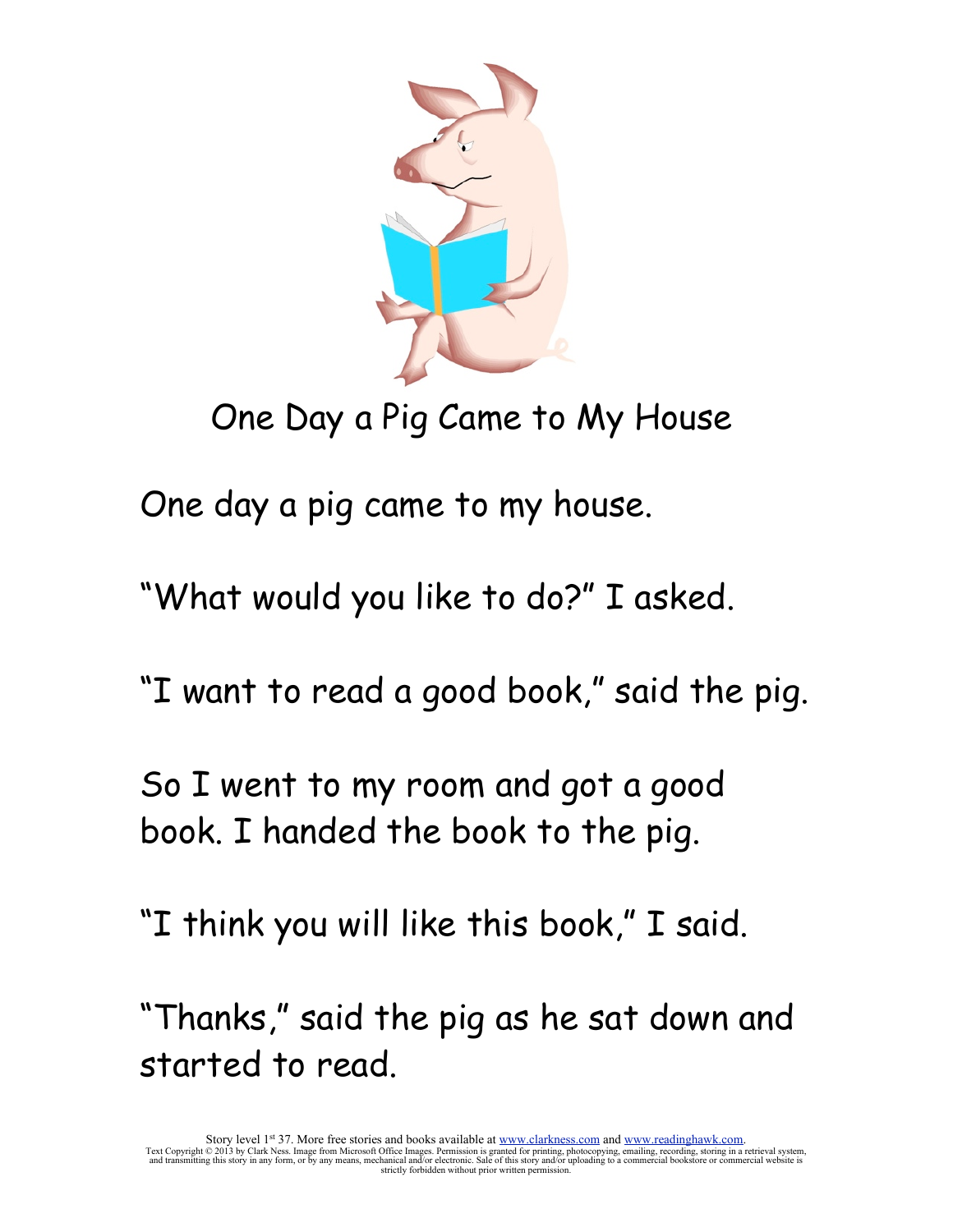

Pigs Live on Farms

Pigs live on farms.

Mother pigs have little pigs about two times each year.

Mother pigs can have 9 to 15 little pigs each time.

Pigs grow up in just two years.

Pigs have small eyes and do not see well.

Pigs are very smart.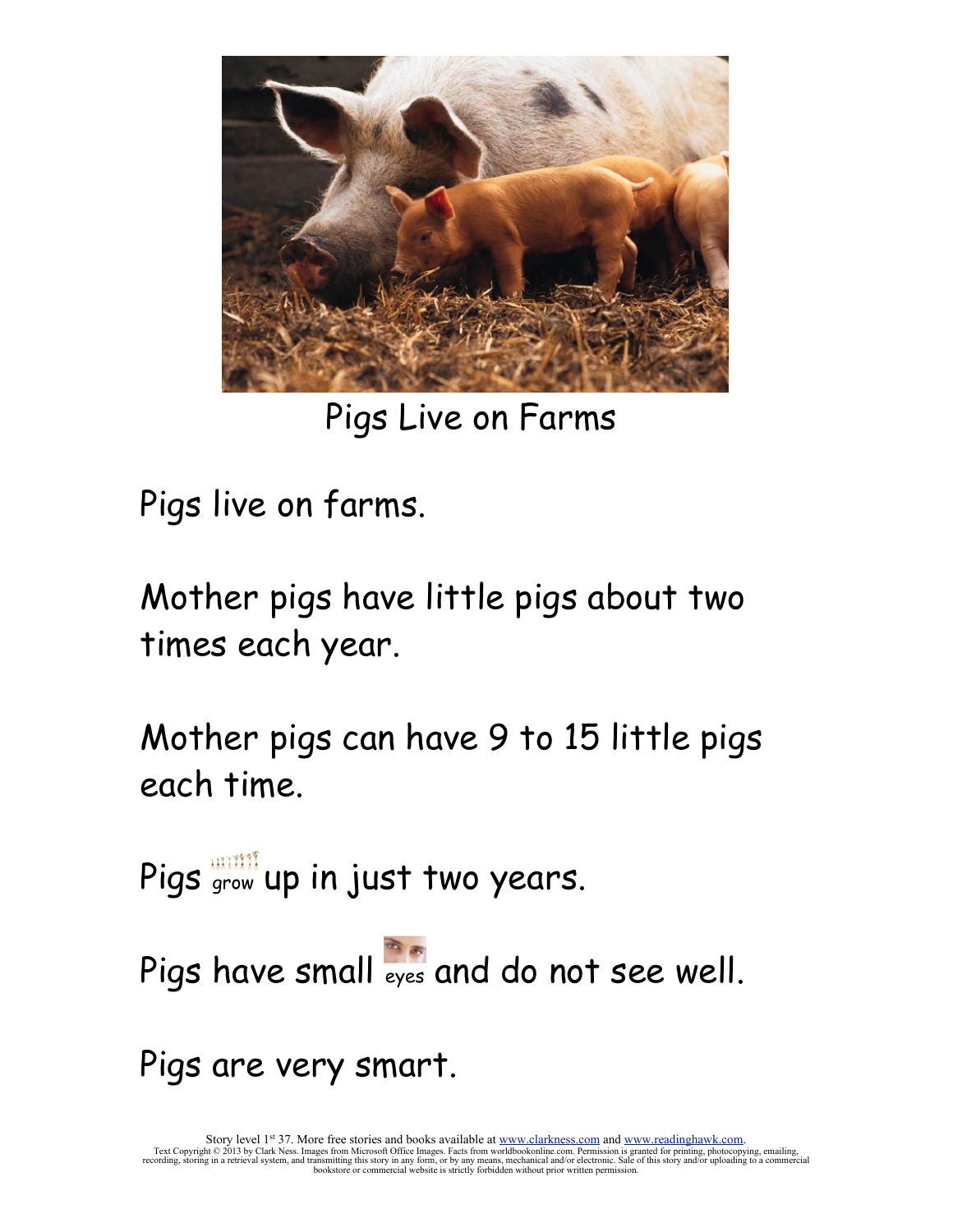

Sleeping or Resting

"I think I will go and rest," said the dog.

"I think I will go and rest too," said the cat.

"Here is a good spot," said the dog.

"I like this spot," said the cat.

"Are we sleeping or resting?" asked the cat.

"It feels good," said the dog.

"So it does not matter what we call it."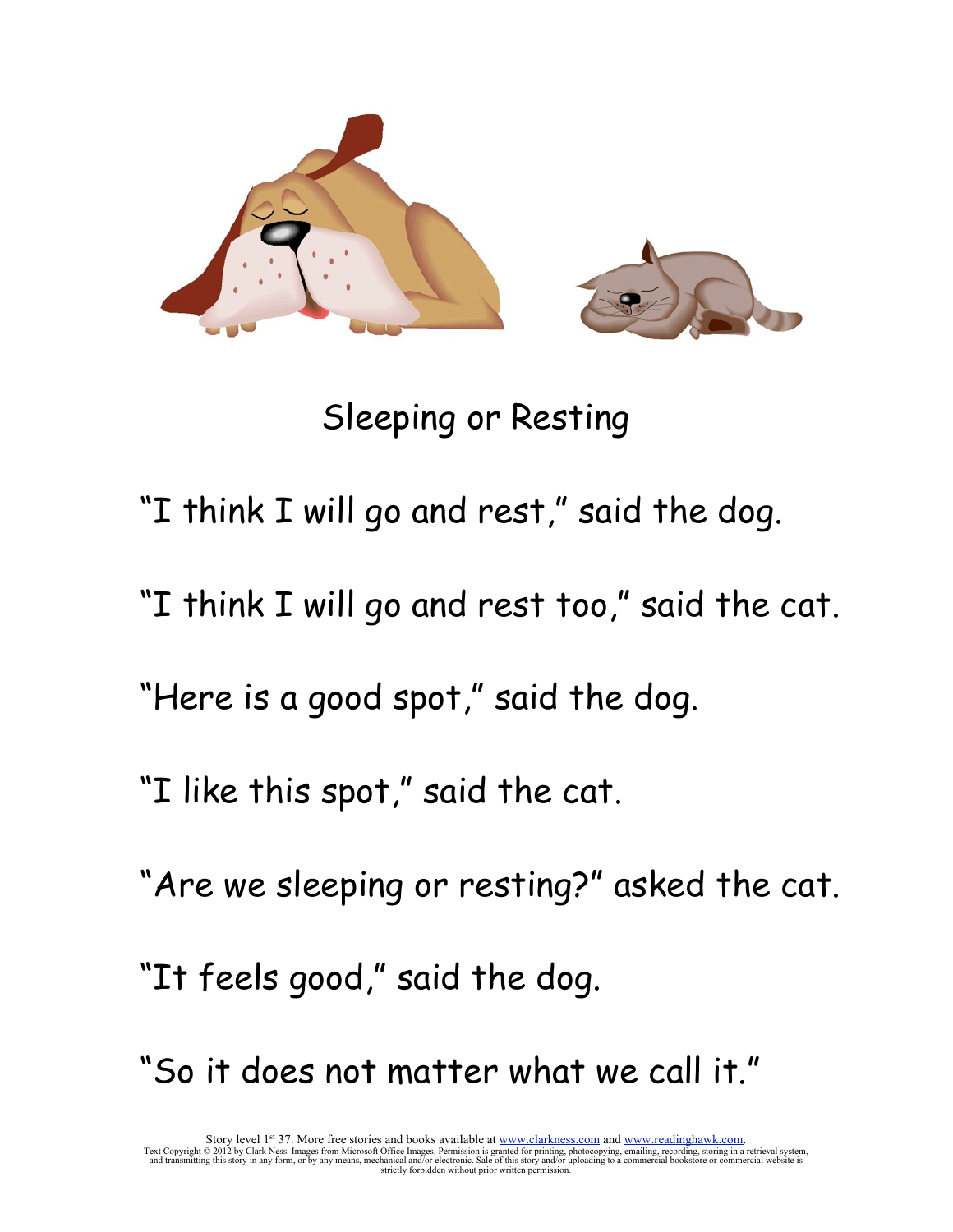

The Dragon

Mike was out in his yard.

He looked up and standing there was a dragon.

Mike couldn't think of what to do.

"Can you tell me which way is the zoo?" asked the dragon.

"You just go west," said Mike.

"Thanks," said the dragon. It jumped up into the sky and headed west.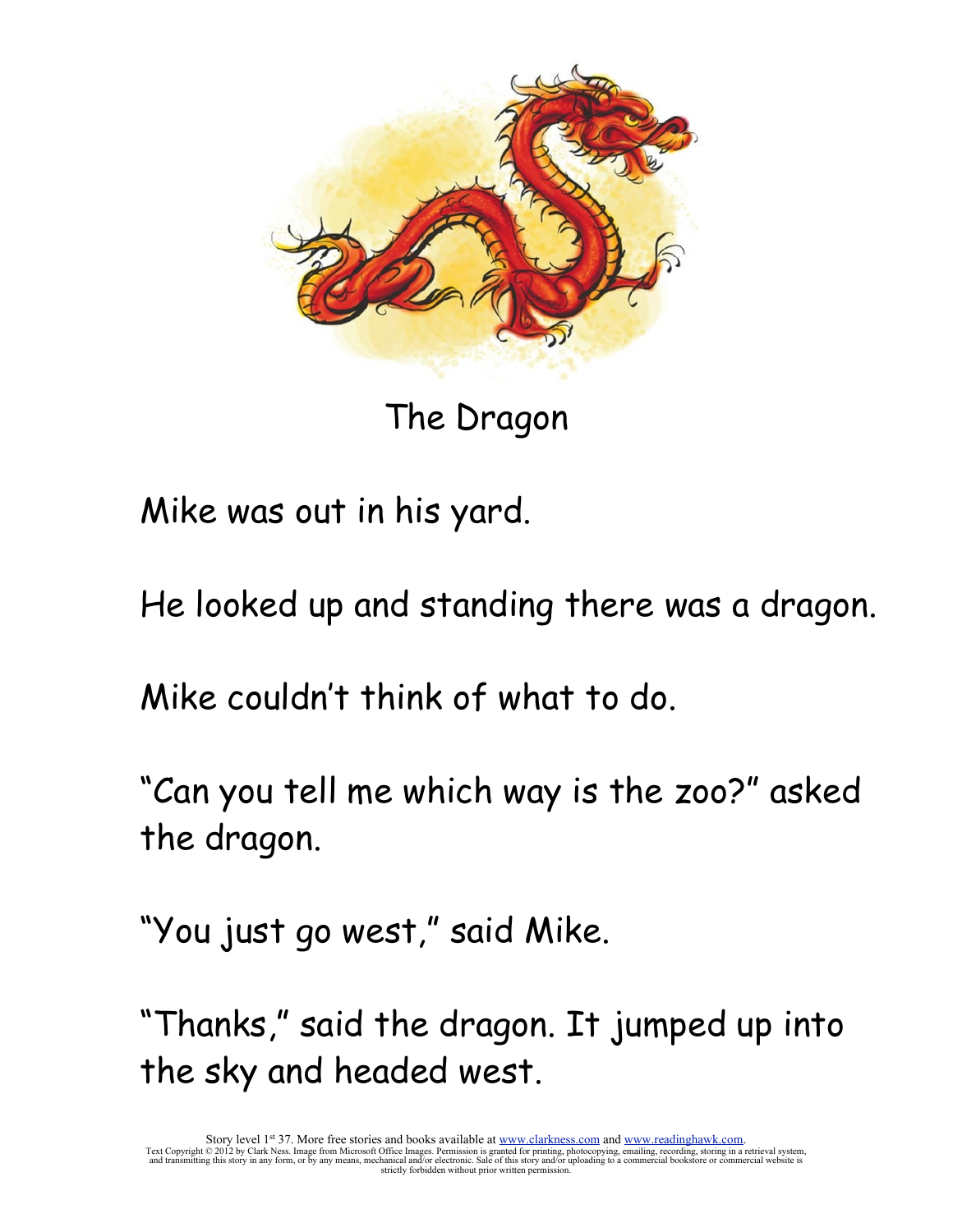

#### Willy Could Not Sit Still

Willy was a rat that lived a quiet life, but one day he could not sit still.

"I need to do something," said Willy.

He took his money and went to a toy store.

He found a toy skateboard.

It worked great, so he got it.

From then on Willy had something to do when he could not sit still.